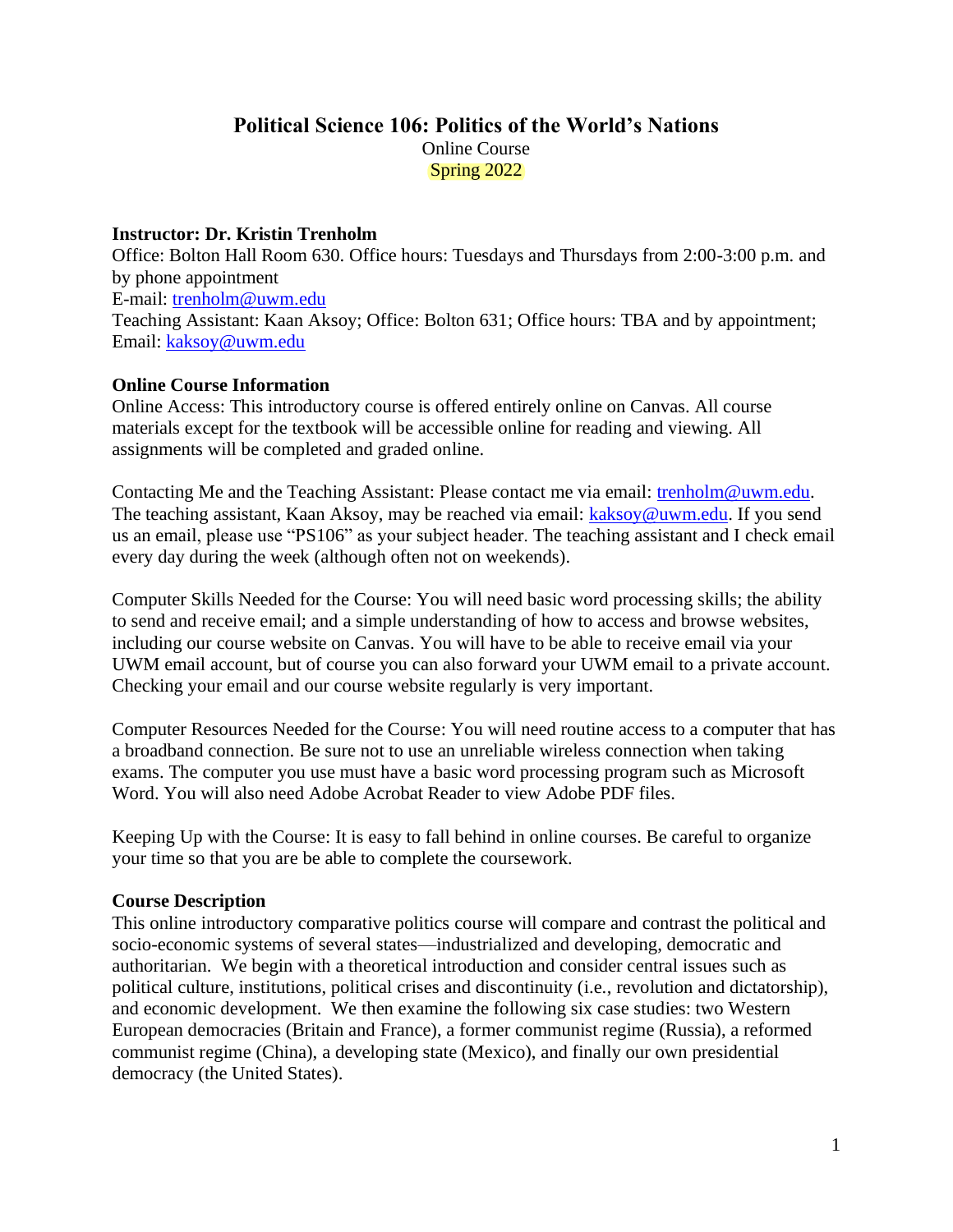## **Learning Objectives**

Having completed this course, students should be familiar with the key concepts and theories that are applied to the country studies considered in this course. Students will also understand the learning objectives outlined at the beginning of each case study. Furthermore, students should enhance their critical and analytical skills in the process and apply such skills to more current research and debate in the field of comparative politics. In short, students should take from this class the critical thinking skills that will enhance their discriminating consumption of professional research and contemporary journalistic arguments in the field.

# **Grades**

Grades will be based on two midterm exams (25% each), one final exam (25%), and the best five of six short writing assignments that I call thought papers (25%). No make-up exams will be given without a documented medical excuse or an excused University absence. I do not accept late papers. However, *students may submit their thought papers early* and may choose to work ahead. The papers will not be graded until after the stated due dates.

The six thought papers submitted on Canvas and are due as scheduled:

- Thought Paper One on Britain (Edelman): Thursday, February 17, 2022, due by 9:00 a.m.
- Thought Paper Two on France (Giry): Thursday, March 3, 2022, due by 9:00 a.m.
- Thought Paper Three on Russia (Soldatov and Borogan): Tuesday, March 29, 2022, due by 9:00 a.m.
- Thought Paper Four on China (Economy): Tuesday, April 12, 2022, due by 9:00 a.m.
- Thought Paper Five on Mexico (Bonner): Thursday, April 28, 2022, due by 9:00 a.m.
- Thought Paper Six on US (Berman): Tuesday, May 10, 2022, due by 9:00 a.m.

The two midterm exams and the final exam must be taken online between 7:00 a.m. in the morning and 11:59 p.m. at night (a 17-hour time window). The exams are each 35 minutes and are scheduled as follows:

- First Midterm Exam: Tuesday, March 8, 2022, 7:00 a.m.-11:59 p.m.
- Second Midterm Exam: Thursday, April 14, 2022, 7:00 a.m.-11:59 p.m.
- Final Exam: Thursday, May 12, 2022, 7:00 a.m.-11:59 p.m.

You will take the essay exams online in a timed format. You will have a set amount of time—35 minutes—to take an exam. You must complete the exam in that amount of time. Once you start an exam, you must finish it—there is no starting an exam, exiting, and coming back to it at another time. Each exam may only be taken one time. Each of the midterms and the final exam will consist of one multi-part essay question. To avoid losing your work while you are writing, you might want to write up your essay in your word-processing program, and then copy-andpaste it into the Canvas exam window. Once you have completed your essay, be sure to click on the relevant Canvas icon to submit your answer.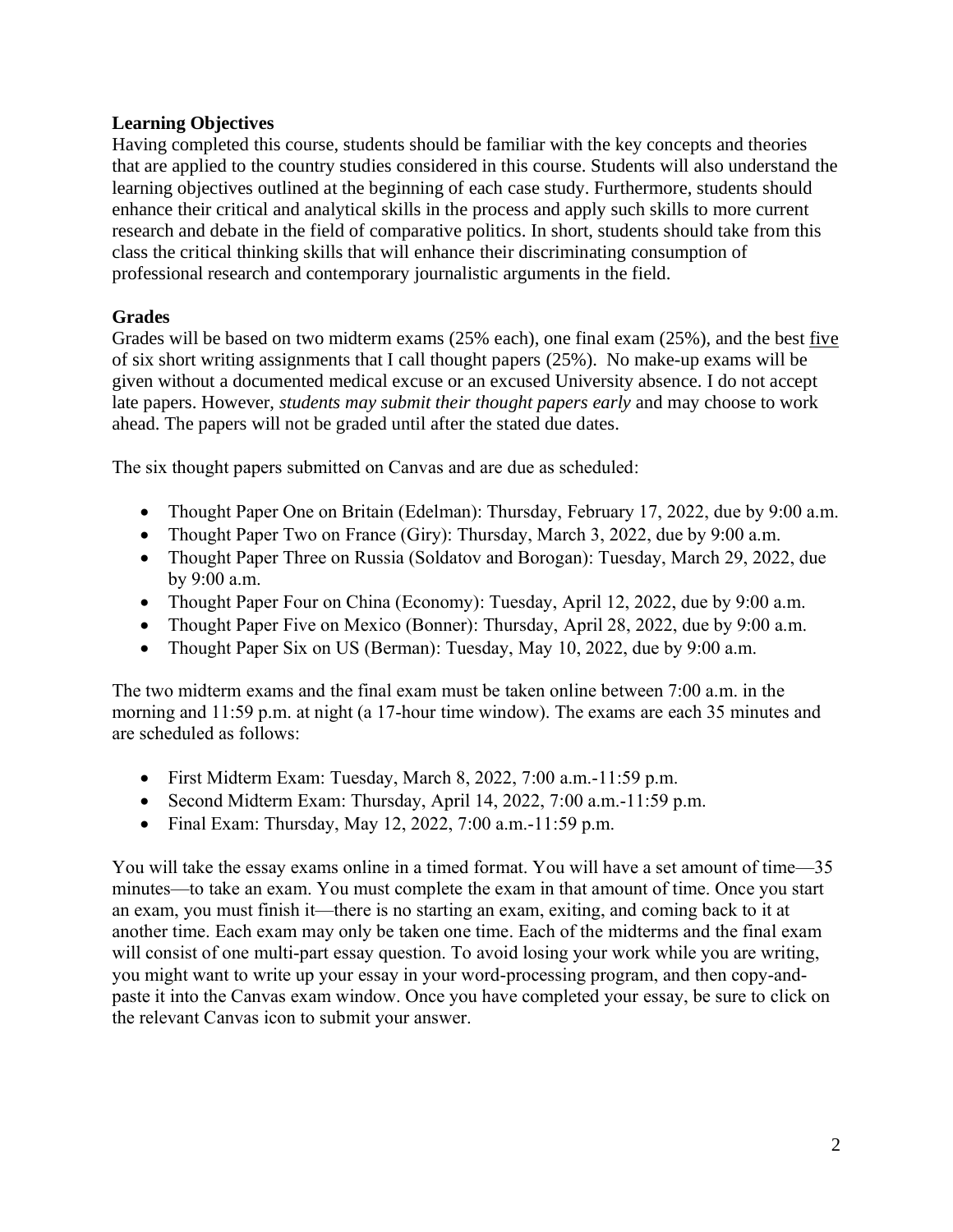On Canvas, grades will be assigned on a 0-4.0 scale. The following list shows how these numerical scores equate to letter grades:

- $\bullet$   $A = 4$
- $A = 3.67$
- $B+=3.33$
- $\bullet$  B = 3
- $B = 2.67$
- $C+=2.33$
- $\bullet$   $C = 2$
- $C = 1.67$
- $D+=1.33$  $\bullet$  D = 1
- $D = .67$
- $\bullet \quad F = 0$

Exam and paper grades will be posted on Canvas about one week after exams are taken. Students with questions about their grades should discuss them first (via email or office hours) with the Teaching Assistant. If any issues remain unresolved, students should then contact me. Final course grades will be posted on PAWS. Please ignore the percentages in the column on the far right of the Canvas grade book as these are not relevant to our course. (This is an automatic feature on Canvas that treats all exams and assignments as having equal weight, which is not the way the course is structured. Unfortunately, this feature cannot be blocked.)

Students are responsible to complete and represent their work honestly, to cite sources appropriately, and to respect others' academic endeavors. Students must use their own words in completing exams. Copying-and-pasting from other sources, including course content materials, will result in a failing grade.

For this three-credit course, students are expected to devote six hours of study per week reading, studying, and working on assignments.

For additional information about UWM University policies see the Secretary of the University web site at: [http://www.uwm.edu/Dept/SecU/SyllabusLinks.pdf.](http://www.uwm.edu/Dept/SecU/SyllabusLinks.pdf) The link below contains a list of University policies and links regarding such issues as incompletes, grade appeal procedures, and University policy governing academic misconduct, among other things: <https://uwm.edu/secu/wp-content/uploads/sites/122/2016/12/Syllabus-Links.pdf>

## **UWM Spring 2022 Covid-19 Statement**

**Panther Community Health and Safety Standards:** UWM has implemented reasonable health and safety protocols, taking into account recommendations by local, state and national public health authorities, in response to the COVID-19 pandemic. As a member of our campus community, you are expected to abide by the Panther Interim COVID-Related Health & Safety Rules, which were developed in accordance with public health guidelines. These standards apply to anyone who is physically present on campus, UWM grounds, or participating in a UWMsponsored activity: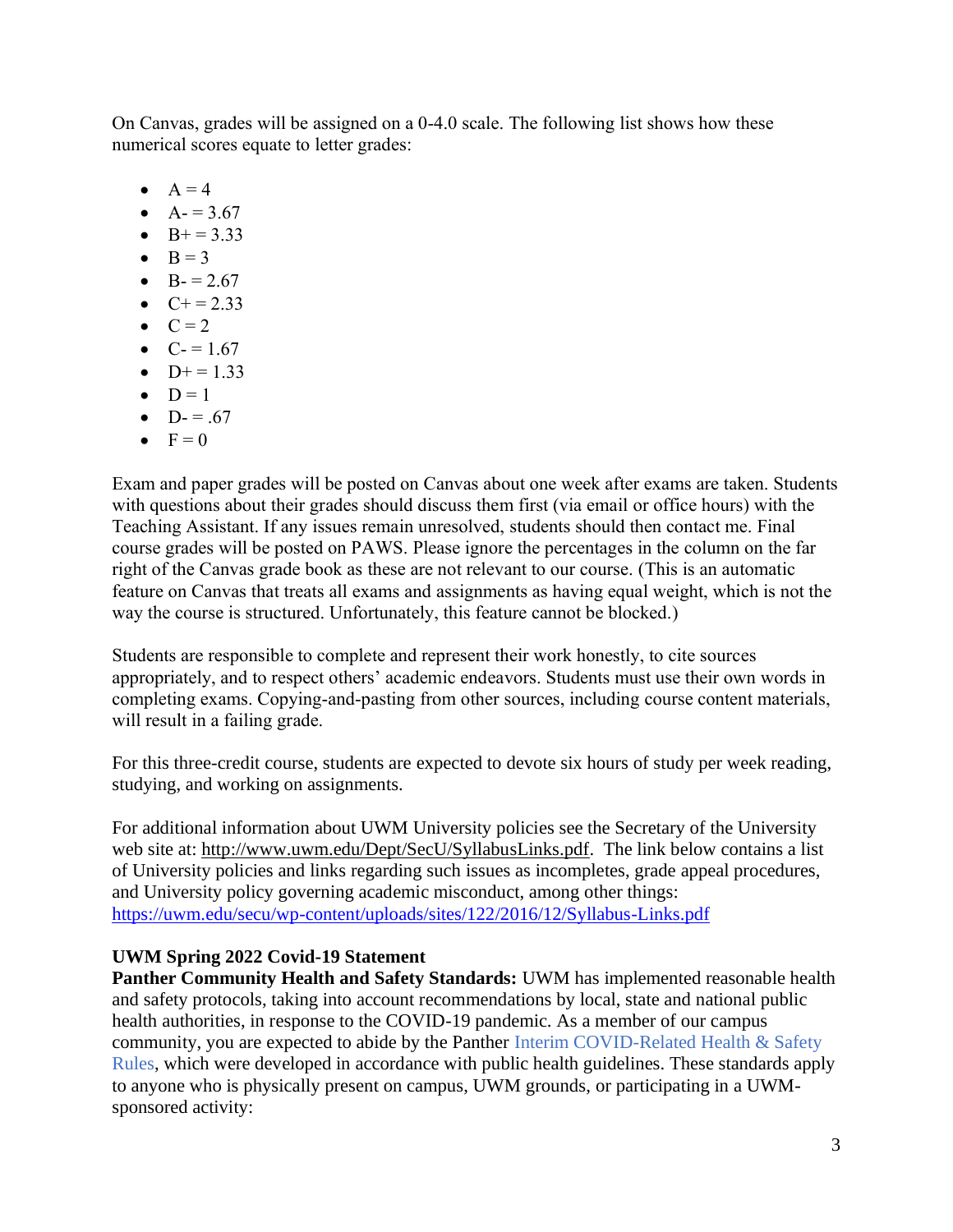- All individuals visiting UWM facilities must wear face coverings while indoors;
- Unvaccinated students coming to campus are required to test weekly for COVID-19; and,
- You should check daily for COVID-19 symptoms and not come to campus if you are feeling sick.

Additional details about student and staff expectations can be found on the UWM COVID-19 webpage.

### **General Education Requirement (GER) in Social Science**

This course fulfills undergraduate students' General Education Requirement (GER) in social science by advancing students' 1) knowledge of human cultures and 2) critical and creative thinking skills. The first criterion is fulfilled by developing students' substantive knowledge of key concepts, theories, and selected case studies in the comparative political study of several nation states and cultures. The second criterion is fulfilled by student practice in learning the standard social-scientific methods of distinguishing theory from evidence; assessing the logical coherence and consistency of various author's theories and arguments; using empirical evidence to assess the validity and utility of multiple theories. Students should enhance their critical and analytical skills in the process of learning about the theories and selected case studies and apply such skills to more current research and debate in the field of comparative politics. In short, students should take from this class the critical thinking skills that will enhance their discriminating consumption of professional research and contemporary journalistic arguments in the field. Assessment occurs through a series of exams and thought papers that assess students' mastery of substantive knowledge and social-scientific reasoning.

### **Readings**

The required digital textbook is available to rent online at: [http://www.uwm@ecampus.com](http://www.uwm@ecampus.com/)

G. Bingham Powell, Jr., Russell J. Dalton, and Kaare Strom eds. (2018) *Comparative Politics Today: A World View*. The twelfth edition. New York: Pearson Longman. ISBN: 9780134639789.

Please rent the twelfth edition as it is the most current. If you use an older version, you will be missing information.

Other, shorter readings listed below are on the course Canvas site.

- Blair, Tony. (2007) "A Battle for Global Values." *Foreign Affairs* 86:1 (January/February) pp.1-7.
- UK Cabinet Office and Prime Minister's Office. (June 21, 2017) "Queen's Speech December 19, 2019. Her Majesty's most gracious speech to both Houses of Parliament." Transcript of the Speech, exactly as it was Delivered." 19 December 2019: < [https://www.gov.uk/government/speeches/queens-speech-december-](https://www.gov.uk/government/speeches/queens-speech-december-2019)[2019>](https://www.gov.uk/government/speeches/queens-speech-december-2019) Accessed 1/9/2020.
- Edelman, Eric. (2010) "A Special Relationship in Jeopardy." *The American Interest*  (July/August) pp.2-10.
- Giry, Stéphanie. (2006) "France and Its Muslims." *Foreign Affairs* 85:5 (September/October) pp.87-104.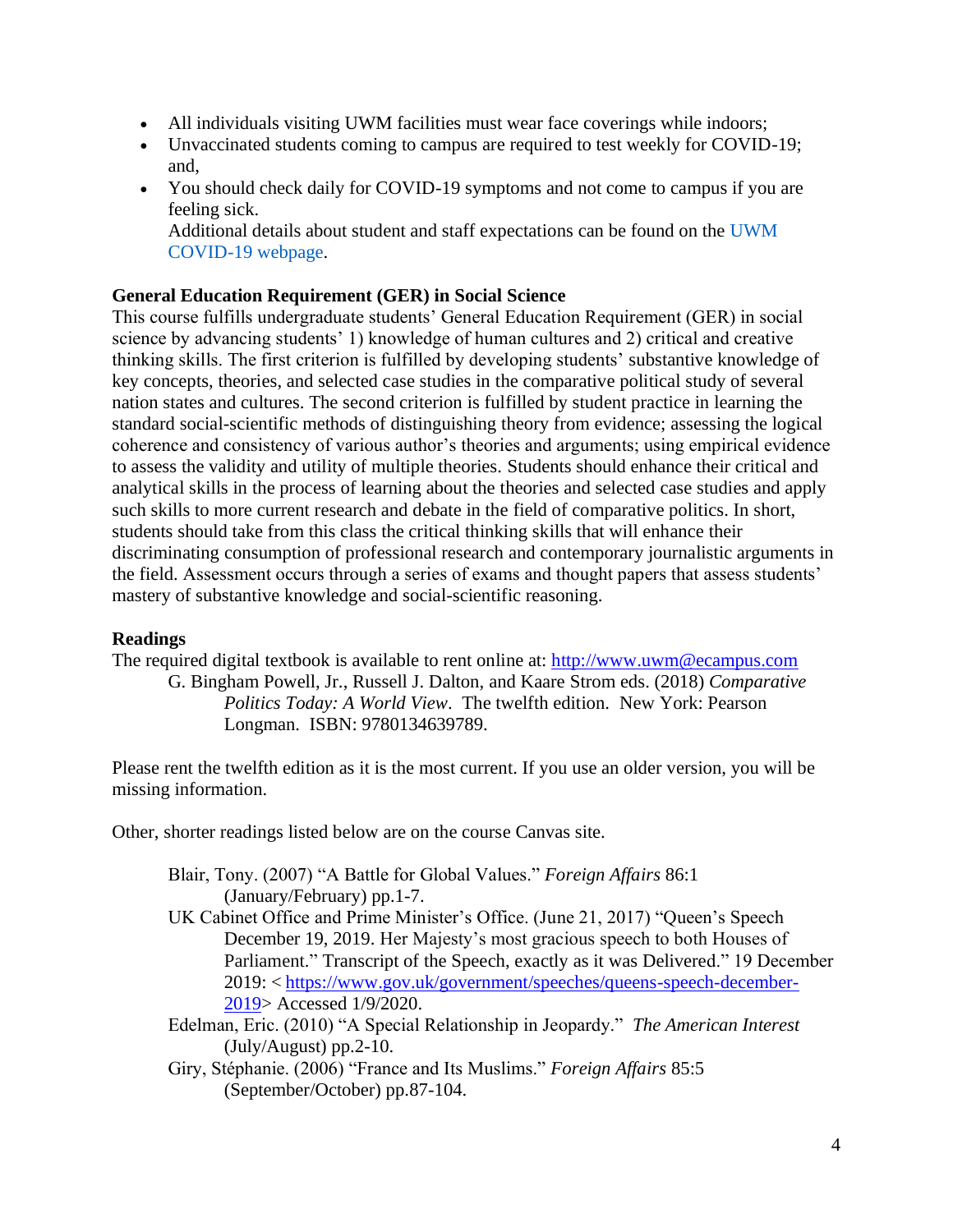- Murphy, Kim. (2007) "Ruble Rousers: The Poison-and-Caviar World of Russian Oligarchs in London." *The New Republic* (April) pp.34-37.
- Soldatov, Andrei and Borogan, Irina. (2010) "Russia's New Nobility: The Rise of the Security Services in Putin's Kremlin." *Foreign Affairs* 89:5 (September/October) pp.80-96.
- Economy, Elizabeth. (2018) "China's New Revolution: The Reign of Xi Jinping." *Foreign Affairs* 93:6 (May/June) pp.60-74.
- Rubio, Luis and Davidow, Jeffery. (2006) "Mexico's Disputed Election." *Foreign Affairs* 85:5 (September/October) pp.75-85.
- Bonner, Robert. (2010) "The New Cocaine Cowboys: How to Defeat Mexico's Drug Cartels. *Foreign Affairs* 89:4 (July/August 2010) pp. 35-47.
- Dresser, Denise. (2018) "Can Mexico Be Saved? The Peril and Promise of Lopez Obrador." *Foreign Affairs* 97:5 (September/October) pp.157-168.
- Berman, Sheri. (2016) "Populism is not Fascism, But It Could Be a Harbinger." *Foreign Affairs* 95:6 (November/December) pp. 39-44.

#### **Course Schedule:**

I. Introduction and Structural/Functional Theoretical Framework

Week 1 (1/25 & 1/27): Issues and Problems in Comparative Politics and Almond and Powell's Comparative Model of Political System, Process, and Policy.

- Required reading: *Comparative Politics Today: A World View,* chapters, 1, 2, and 3 (pp. 1-54).
	- Suggested reading: Fukuyama, Francis. (1989) "The End of History?" *The National Interest* (Summer) pp. 3-18. Canvas.
- Huntington, Samuel P. (1993) "The Clash of Civilizations?" *Foreign Affairs* (Summer) 72:3 pp. 22-49. Canvas.

Week 2 (2/1 & 2/3): System, Process, and Policy continued.

Required reading: *Comparative Politics Today: A World View,* chapters 4, 5, and 6 (pp. 55-131). Interest groups, interest aggregation and political parties, government and policymaking, and public policy.

#### **II. Britain**

Weeks 3 and 4 (2/8, 2/10, 2/15, & 2/17): Britain

- Required reading: *Comparative Politics Today: A World View* (chapter 7), "Politics in Britain" by Richard Rose, pp. 132-172.
- Also required reading: Blair, Tony. (2007) "A Battle for Global Values." *Foreign Affairs* 86:1 (January/February) pp.1-7. Canvas.
- Edelman, Eric. (2010) "A Special Relationship in Jeopardy." *The American Inte*rest (July/August) pp.2-10. Canvas.

Suggested reading: UK Cabinet Office and Prime Minister's Office. (December 19), "Queen's Speech 2019 Transcript of the Speech, exactly as it was Delivered." 19 December 2019. Canvas. To view the December 19, 2019, State Opening of Parliament—The Queen's Speech—BBC News, see the following web links: [<https://www.youtube.com/watch?v=jtm9aMEC74U>](https://www.youtube.com/watch?v=jtm9aMEC74U)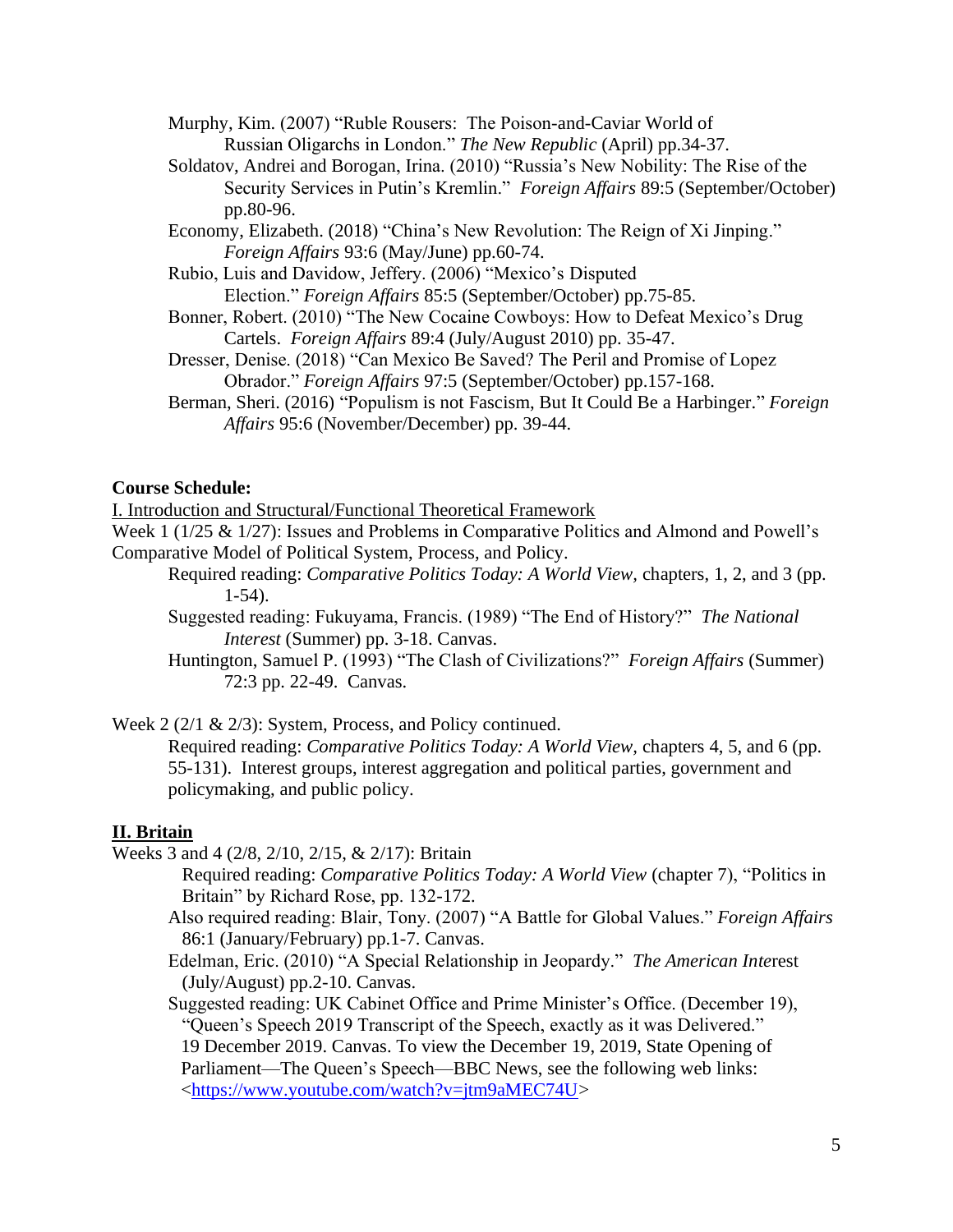[<https://www.youtube.com/watch?v=MZxzzPRNvLY>](https://www.youtube.com/watch?v=MZxzzPRNvLY)

2/17 (Thursday): Thought Paper One on Britain (i.e., Eric Edelman's argument) due by 9:00 a.m.

# **III. France**

Weeks 5 & 6 (2/22, 2/24, 3/1 & 3/3): France

Required reading: *Comparative Politics Today: A World View* (chapter 8), "Politics in France" by Martin A. Schain, pp. 174-217. Also required reading: Giry, Stéphanie. (2006) "France and Its Muslims." *Foreign Affairs* 

(September/October) 85:5, pp. 87-104. Canvas.

3/3 (Thursday): Thought Paper Two on France (i.e., Stéphanie Giry's argument) due by 9:00 a.m.

## **First Midterm: Tuesday, March 8, 2022, 7:00 a.m.-11:59 p.m. (A 35-minute essay exam)**

## **IV. Russia**

Weeks 7, 8 & 9 (3/10, 3/15, 3/17 & 3/29: Russia

Required reading: *Comparative Politics Today*: *A World View* (chapter 11), "Politics in Russia" by Thomas F. Remington, pp. 298-339.

Also required readings: Soldatov, Andrei and Borogan, Irina. (2010) "Russia's New Nobility: The Rise of the Security Services in Putin's Kremlin." *Foreign Affairs* 89:5 (September/October) pp.80-96. Canvas.

Murphy, Kim. (2007) "Ruble Rousers: The Poison-and-Caviar World of Russian Oligarchs in London." *The New Republic* (April), pp. 34-37. Canvas.

## **UWM Spring Recess March 20-27, 2022**

3/29 (Tuesday): Thought Paper Three on Russia (i.e., Soldatov and Borogan's argument) due by 9:00 a.m.

# **V. China**

Weeks 9, 10 & 11 (3/31, 4/5, 4/7 & 4/12): China

Required reading: *Comparative Politics Today: A World View* (chapter 12), "Politics in China" by Melanie Manion, pp. 340-381.

Also required: Economy, Elizabeth. (2018) "China's New Revolution: The Reign of Xi Jinping." *Foreign Affairs* 93:6 (May/June) pp.60-74. Canvas.

4/12 (Tuesday): Thought Paper Four on China (i.e., Elizabeth Economy's argument) due by 9:00 a.m.

## **Second Midterm**: **Thursday, April 14, 2022, 7:00 a.m.-11:59 p.m. (A 35-minute essay exam)**

# **VI. Mexico**

Weeks 12 & 13 (4/19, 4/21, 4/26 & 4/28): Mexico Required reading: *Comparative Politics Today: A World View* (chapter 13), "Politics in